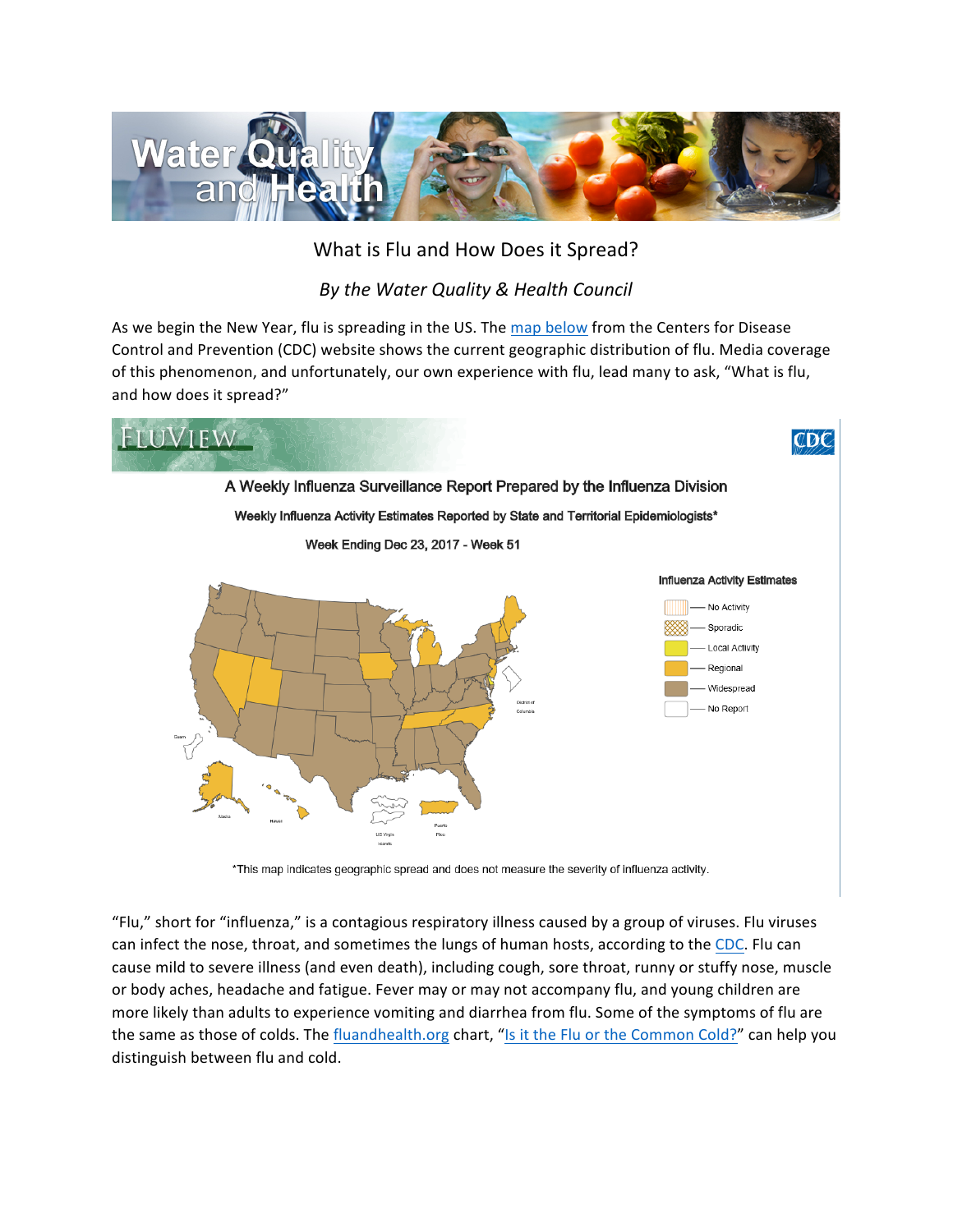#### *How Flu Spreads*

Every year from about October to May, seasonal flu viruses circulate among the US population, leading to some hospitalization and death. CDC estimates that the number of US deaths from flu in recent years ranged from a low of 12,000 (in the 2011-2012 flu season) to a high of 56,000 (in the 2012-2013 flu season). The World Health Organization estimates flu infections annually result in between three and five million cases of severe illness worldwide and between 250,000 and 500,000 deaths. The infamous 1918-

*History in a Name* 

"Influenza" is an Italian term for *"influence," based on the historic notion* that epidemics were due to the *influence* of the stars.

1919 "Spanish Flu" was a pandemic—a global infection—that infected *nearly one-third of the world* population and killed at least 40 million people. Researchers note that at approximately 7%, the

mortality rate of the Spanish Flu pandemic was about 25 times that of other flu pandemics.<sup>1</sup>

Flu spreads mostly in colder months when people are most likely to be in close, indoor contact. The most important flu prevention strategy is getting vaccinated every vear. Obtaining a "Vaccine by Halloween"<sup>2</sup> provides optimum protection, but later vaccination is still very helpful. The vaccine takes about two weeks to become fully protective; flu season typically peaks in February. If you haven't gotten your flu shot yet, it is not too late!



According to CDC, flu viruses are believed to be transmitted from person to person through small droplets of mucous containing the virus. Coughing, sneezing and even talking can project these droplets into the air, where they may land in the mouths or noses of others. Alternatively, droplets may land on frequently touched surfaces and be transmitted via the hand-to-mouth route. Based on an understanding of these routes of transmission and the potential reduced effectiveness of this year's vaccine, it will be doubly important to:

- $\triangleright$  Stay home and limit contact with others when sick with the flu; consider wearing an anti-viral face mask
- $\triangleright$  Cover coughs and sneezes
- $\triangleright$  Wash hands frequently and thoroughly
- $\triangleright$  Disinfect frequently touched surfaces during flu season<sup>3</sup>
- $\triangleright$  Maintain a healthy lifestyle to optimize your immune system defense

<u> 1989 - Jan Samuel Barbara, margaret e</u>

 $1$  Loo, Y-M and Gale, M. (18 January 2007). "Fatal immunity and the 1918 virus," Nature, vol. 445. Online, available: https://vdocuments.site/documents/influenza-fatal-immunity-and-the-1918-virus.html

 $2$  See, for example, this WJHG.com video.

 $3$  Clean surfaces first with detergent and water and then sanitize using 2½ tablespoons of high strength household bleach (8.25%) per gallon of water or  $\frac{1}{4}$  cup regular strength (5.25-6%) bleach. Alternatively, wipe down surfaces with disposable pre-moistened wipes containing chlorine bleach.